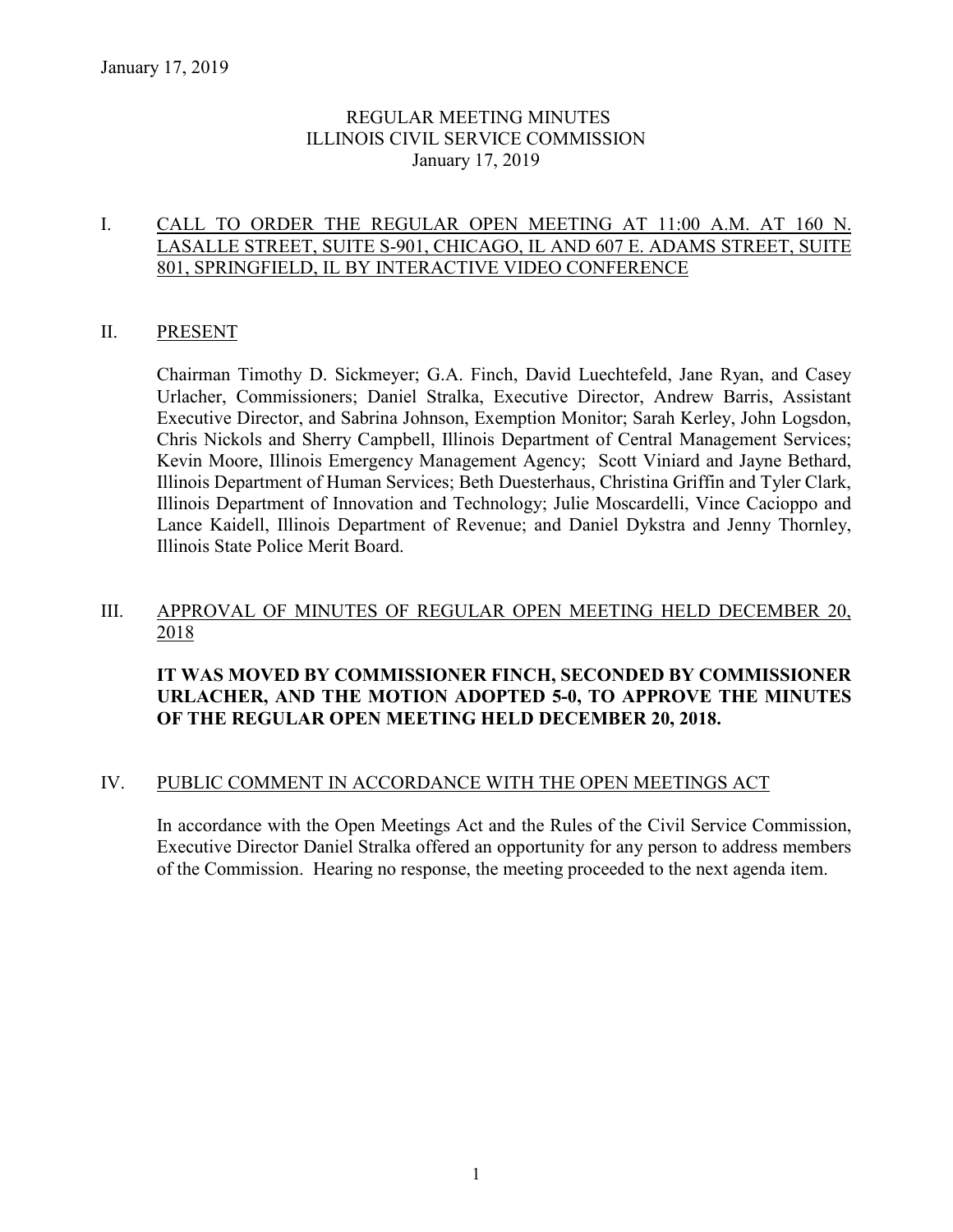#### V. EXEMPTIONS UNDER SECTION  $4d(3)$  OF THE PERSONNEL CODE

# A. Report on Exempt Positions from Department of Central Management Services

|               | Total     | Number of Exempt |
|---------------|-----------|------------------|
| <u>Agency</u> | Employees | Positions        |
|               |           |                  |
|               |           |                  |
|               |           |                  |
|               |           |                  |
|               |           |                  |
|               |           |                  |
|               |           |                  |
|               |           |                  |
|               |           |                  |
|               |           |                  |
|               |           |                  |
|               |           |                  |
|               |           |                  |
|               |           |                  |
|               |           |                  |
|               |           |                  |
|               |           |                  |
|               |           |                  |
|               |           |                  |
|               |           |                  |
|               |           |                  |
|               |           |                  |
|               |           |                  |
|               |           |                  |
|               |           |                  |
|               |           |                  |
|               |           |                  |
|               |           |                  |
|               |           |                  |
|               |           |                  |
|               |           |                  |
|               |           |                  |
|               |           |                  |
|               |           |                  |
|               |           |                  |
|               |           |                  |
|               |           |                  |
|               |           |                  |
|               |           |                  |
|               |           |                  |
|               |           |                  |
|               |           |                  |
|               |           |                  |
|               |           |                  |
|               |           |                  |
|               |           |                  |
|               |           |                  |
|               |           |                  |
|               |           |                  |
|               |           |                  |
|               |           |                  |
|               |           |                  |
|               |           |                  |
|               |           |                  |
|               |           |                  |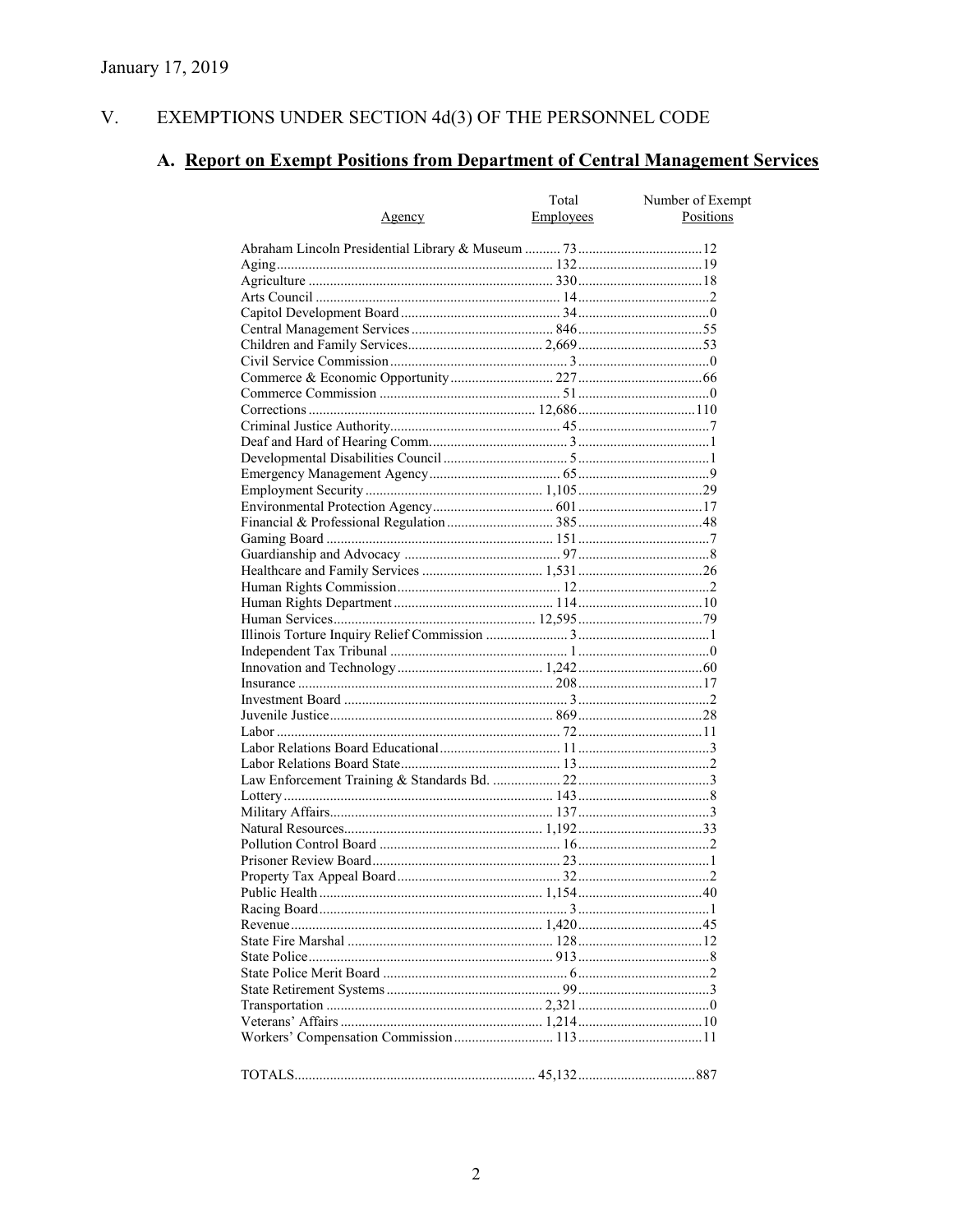### **B. Governing Rule – Section 1.142 Jurisdiction B Exemptions**

- a) The Civil Service Commission shall exercise its judgment when determining whether a position qualifies for exemption from Jurisdiction B under Section 4d(3) of the Personnel Code. The Commission will consider any or all of the following factors inherent in the position and any other factors deemed relevant to the request for exemption:
	- 1) The amount and scope of principal policy making authority;
	- 2) The amount and scope of principal policy administering authority;
	- 3) The amount of independent authority to represent the agency, board or commission to individuals, legislators, organizations or other agencies relative to programmatic responsibilities;
	- 4) The capability to bind the agency, board or commission to a course of action;
	- 5) The nature of the program for which the position has principal policy responsibility;
	- 6) The placement of the position on the organizational chart of the agency, board or commission;
	- 7) The mission, size and geographical scope of the organizational entity or program within the agency, board or commission to which the position is allocated or detailed.
- b) The Commission may, upon its own action after 30 days' notice to the Director of Central Management Services or upon the recommendation of the Director of the Department of Central Management Services, rescind the exemption of any position that no longer meets the requirements for exemption set forth in subsection (a). However, rescission of an exemption shall be approved after the Commission has determined that an adequate level of managerial control exists in exempt status that will insure responsive and accountable administrative control of the programs of the agency, board or commission.
- c) For all positions currently exempt by action of the Commission, the Director of Central Management Services shall inform the Commission promptly in writing of all changes in essential functions, reporting structure, working title, work location, position title, position number or specialized knowledge, skills, abilities, licensure or certification.
- d) Prior to granting an exemption from Jurisdiction B under Section 4d(3) of the Personnel Code, the Commission will notify the incumbent of the position, if any, of its proposed action. The incumbent may appear at the Commission meeting at which action is to be taken and present objections to the exemption request.

(Source: Amended at 34 Ill. Reg. 3485, effective March 3, 2010)

\* \* \*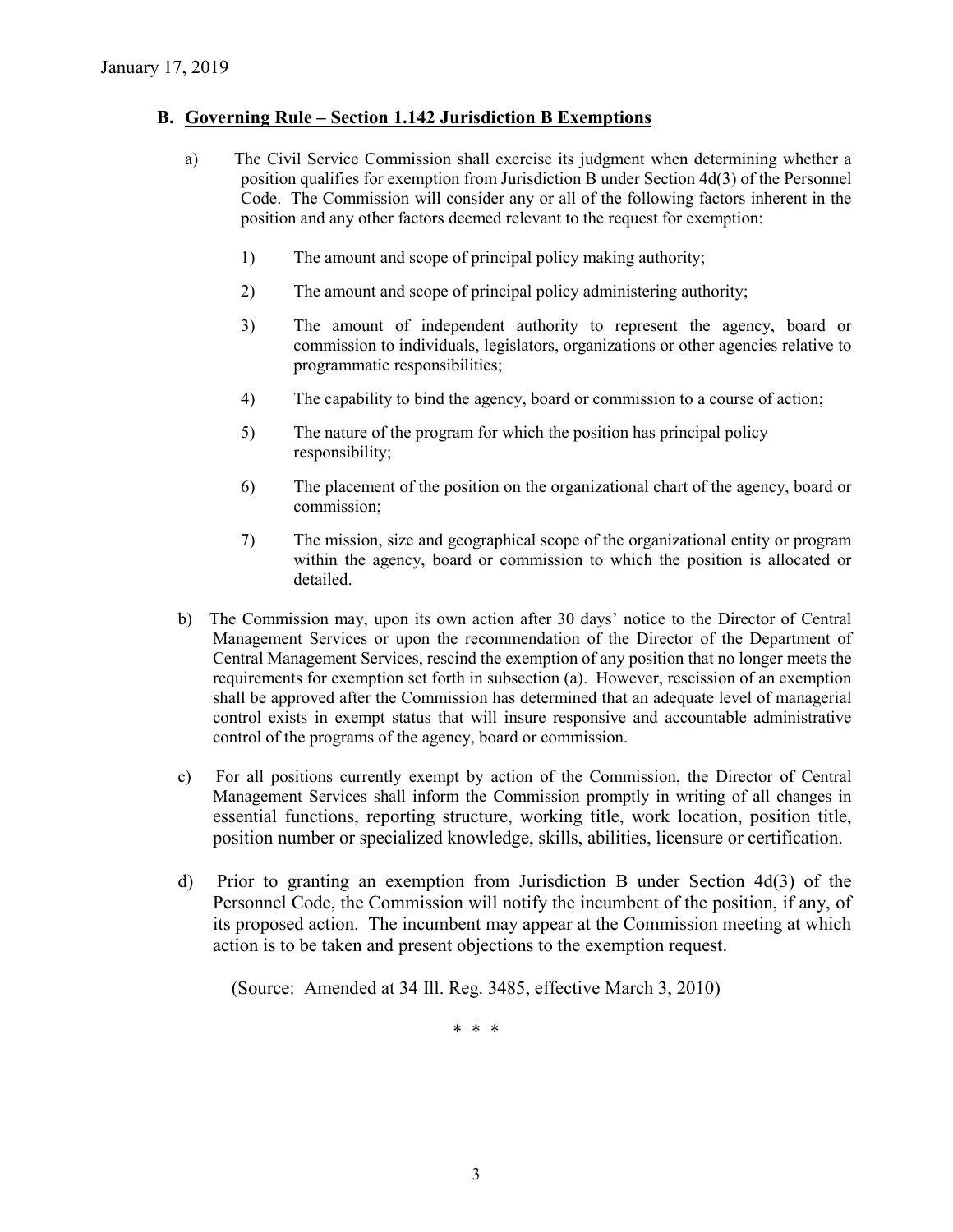## **C. Requests for 4d(3) Exemption**

Exemption Monitor Sabrina Johnson reported the following:

 $\triangleright$  As to Item C, this request is for a Chief of Staff for the Division of Family and Community Services at the Department of Human Services (DHS), a position that reports to the Director of Family and Community Services, who reports to the Assistant Secretary, who reports to the Secretary. This position was first presented at last month's meeting and approved for one month to give the Agency more time to respond to Staff inquires. Based on the inquiries, this position will handle staffing needs and staffing issues with internal process in relationship to operation needs, approved headcount and contractual agreements and oversee staff training, policy revisions and program development to keep the Division in compliance with goals and agency directives.

To clarify, DHS has a Chief of Staff. There is also a Chief of Staff for the Mental Health Division of DHS. The requested position, along with two other Chief of Staff positions pending with the Special Master, will be within divisions of DHS. The Division of Family and Community Services is the largest division within DHS, with approximately 4,000 employees. This position is currently filled with an exempt appointment that expires January 19, 2019. Staff recommended approval of this exemption request.

Scott Viniard and Jayne Bethard concurred with the Staff presentation. Commissioner Ryan inquired about the number of employees the division has and its financial impact. Scott Viniard replied that Family and Community Services has almost 4,100 employees at over 60 locations throughout the State. He added that the division has high turnover due to the requirement that entry level employees have college degrees. Commissioner Ryan noted that number was larger than other entire agencies. Commissioner Ryan also inquired if the new administration was planning to look at this position and if so, maybe the exemption could be for six months.

Sarah Kerley, Acting Director, Central Management Services (CMS), explained to the Commissioners that the transition team is aware of the work that CMS has been doing with the Special Master for the Shakman case. CMS anticipates filing its Exempt List with the court by the end of the week. The requested position is on this Exempt List which has been shared with the transition team. The new administration is free to hire and fire into this "at will" position. Acting Director Kerley added that the transition team is pleased with the work CMS has done on this Exempt List. Commissioner Luechtefeld indicated this position would be legitimate if backed up by state. Commissioner Ryan then reiterated that this division has 4000 employees and she wanted that to be on record before other agencies come forth with exemption requests for similarly titled positions. Chairman Sickmeyer indicated his agreement with Commissioner Luechtefeld and noted how this is supposed to be a streamlining of the agency. He wants to be cautious about approving exemption requests for this title. Other agencies have division heads that perform similar functions.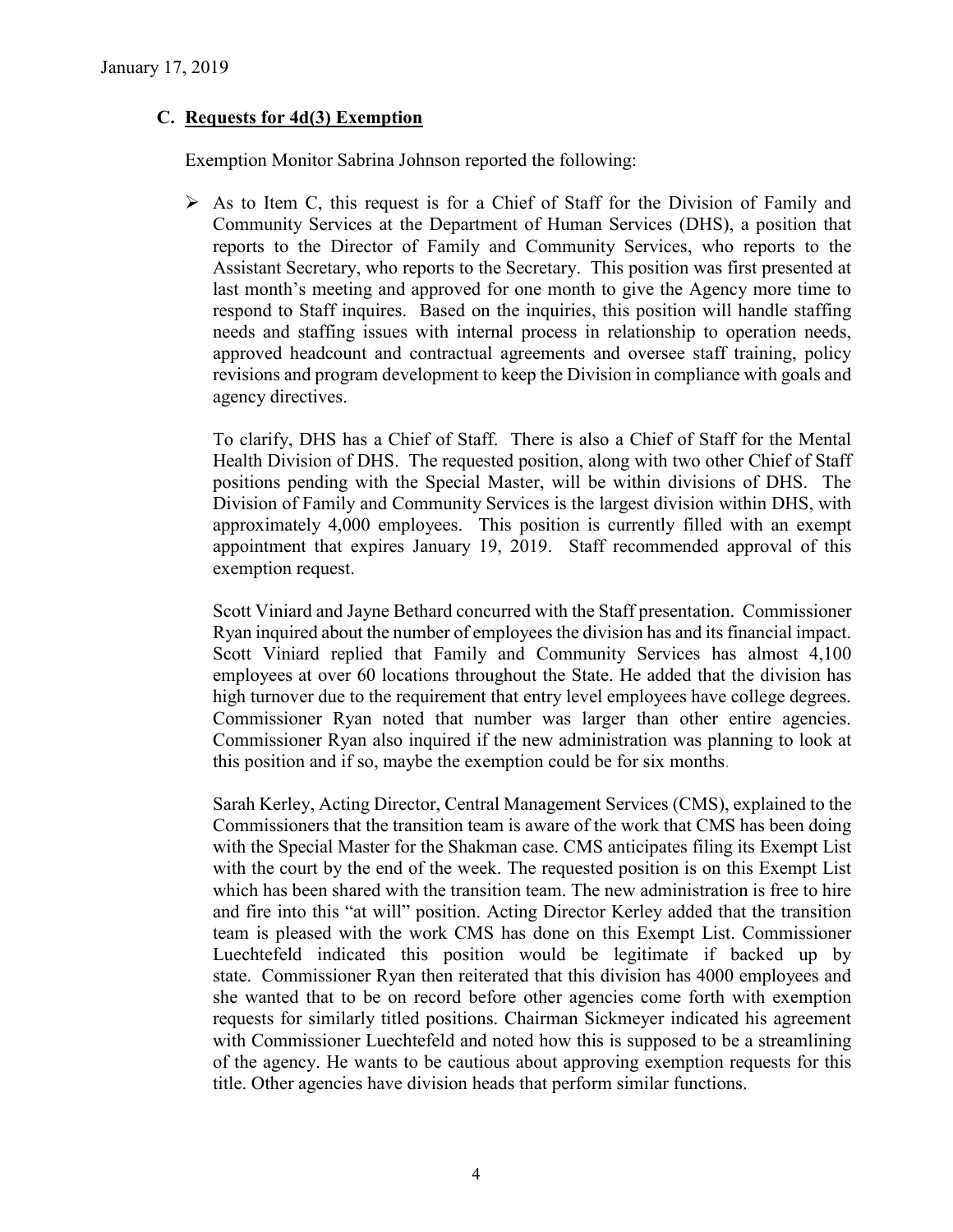$\triangleright$  As to Item D, this request is for a Manager for Private Sector Partnerships in the Director's Office at the Illinois Emergency Management Agency (IEMA), a position that reports to the Public Information Officer, who reports to the Director. This position develops policies and procedures for improving partnerships and communications between private sector and public entities during times of emergency or crisis. This position will serve as an agency spokesperson during disaster response and recovery operations.

Currently, this position is filled with a provisional appointment that expires January 22, 2019. Staff asked if this position has handled any emergency situations within the provisional appointment of this employee and IEMA indicated there was only one significant disaster, the tornado in Christian County/Taylorville. According to IEMA, the state's response to this disaster and recovery operations went well. Staff recommended approval of this exemption request.

Kevin Moore concurred with the Staff presentation.

 $\triangleright$  As to Item E, this request is for a Chief Service Officer for the Division of Service Management at the Department of Innovation & Technology (DoIT), a position that reports to the Secretary. This position complies with Public Act 100-0611, Section 1- 15, which requires DoIT to provide state agencies with best in class innovation and technology. It will also be responsible for meeting with new agencies to manage and recommend the resources and services they will need and evaluate if a Service Level Agreement is needed. This position is currently filled with a provisional appointment that expires February 15, 2019. Staff recommends approval of this exemption request.

Tyler Clark concurred with the Staff presentation. Commissioner Ryan inquired about the legal end of the position. Sabrina Johnson indicated it was for Service Level Agreement not Service Legal Agreement. Tyler Clark replied that this position was focused on service delivery. DoIT already has an exempt Chief Customer Officer position that is responsible for the day-to-day needs of client State agencies. The requested Chief Service Officer position has broader responsibilities focus on providing guidance to State agencies on Service Level Agreements. He provided an example with the Illinois State Police of the type of work the position will be doing. Clark added that DoIT is committed to minimizing the number of principal policy exempt positions in the agency.

 $\triangleright$  As to Item F, this request is for a Chief of Enforcement at the Department of Revenue, a position that reports to the Director. This position was 4d(3) exempt from December 20, 2001 to November 18, 2011, when it was rescinded due to the agency's failure to respond to the proposed rescission notice and several subsequent reminders. Revenue is now requesting exemption based on similar duties from when it was previously approved for exemption. The duties involve implementing and evaluating policy and procedures relative to tax enforcement for the Audit Bureau and Collections Bureau. It also implements investigative case development, management and resolution between these Bureaus. The position will monitor tax enforcement processes, review information that will be submitted to the Informal Conference Board and determine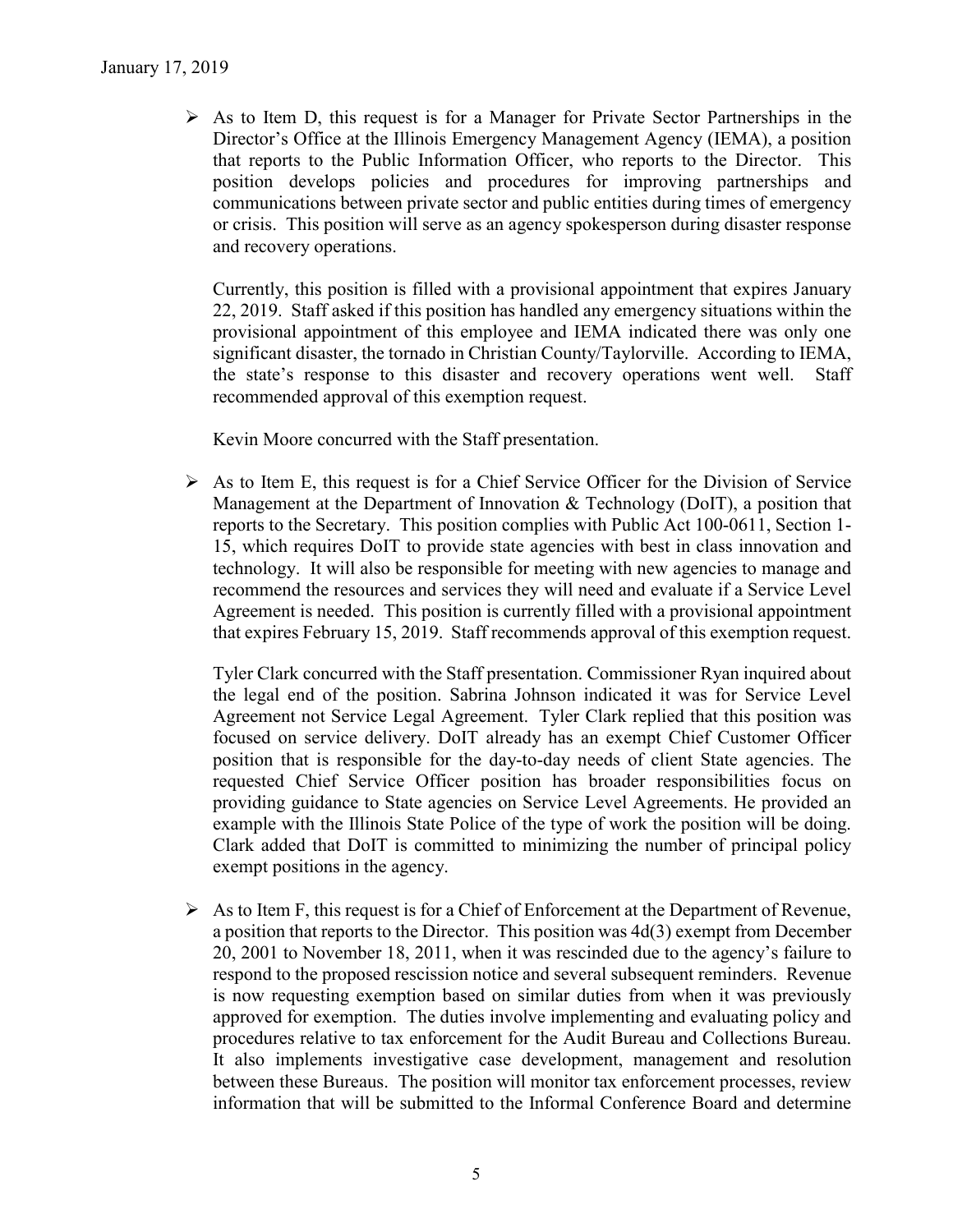what debt should be assigned highest priority, and which resources should be allocated, based on that priority. This position is currently filled with a provisional appointment that expires January 31, 2019. Staff recommended approval of this exemption request.

Julie Moscardelli concurred with the Staff presentation. Commissioner Ryan inquired if this position has statewide responsibility since it was located in Williamson County. Julie Moscardelli replied that it would. Commissioner Ryan questioned why the agency selected Williamson County and Moscardelli replied that the Department of Revenue has offices throughout the state including in Williamson County. Chairman Sickmeyer asked if this position was going to be the Chief of the program. Julie Moscardelli replied that it was.

The following positions were granted 4d(3) exemption on January 17, 2019:

| <b>Position Number</b>  | 40070-10-90-000-10-02                                    |
|-------------------------|----------------------------------------------------------|
| <b>Functional Title</b> | Chief of Staff, Family & Community Services              |
| Incumbent               | Javon Gregoire                                           |
| Supervisor              | Director, Family & Community Services who reports to the |
|                         | Assistant Secretary who reports to the Secretary         |
| <i>L</i> ocation        | <b>Cook County</b>                                       |

#### **C. Illinois Department of Human Services**

#### **D. Emergency Management Agency**

| <b>Position Number</b>  | 37015-50-17-000-00-02                                  |
|-------------------------|--------------------------------------------------------|
| <b>Functional Title</b> | Private Sector Partnerships Manager                    |
| Incumbent               | Elizabeth Findley                                      |
| Supervisor              | Public Information Officer who reports to the Director |
| Location                | <b>Sangamon County</b>                                 |

#### **E. Illinois Department of Innovation and Technology**

| <b>Position Number</b>  | 40070-28-10-000-00-01  |
|-------------------------|------------------------|
| <b>Functional Title</b> | Chief Service Officer  |
| Incumbent               | Robert Kashmer         |
| Supervisor              | Secretary              |
| Location                | <b>Sangamon County</b> |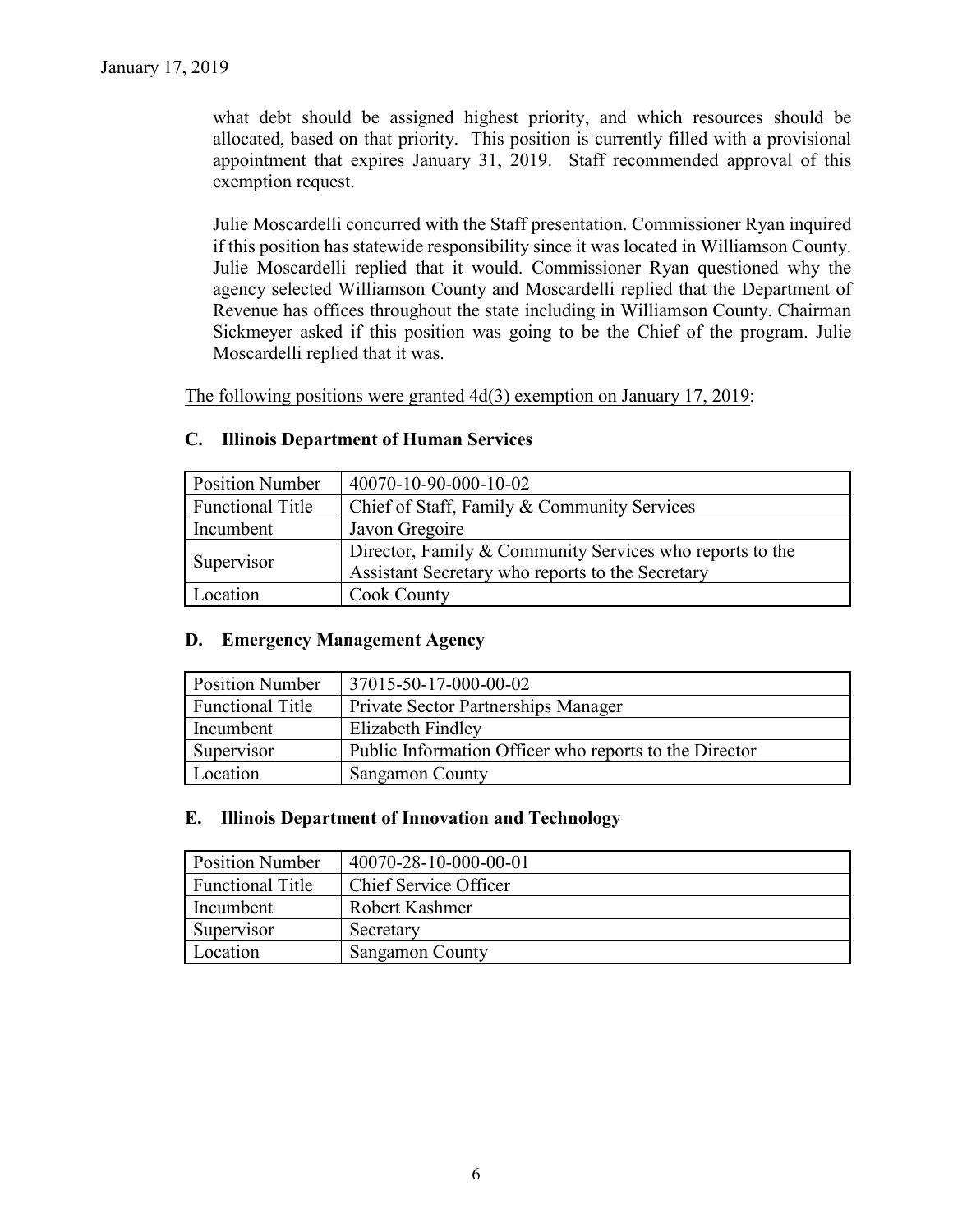| <b>Position Number</b>  | 40070-25-00-000-01-03 |
|-------------------------|-----------------------|
| <b>Functional Title</b> | Chief of Enforcement  |
| Incumbent               | Vincent Cacioppo      |
| Supervisor              | Director              |
| Location                | Williamson County     |

#### **F. Illinois Department of Revenue**

## **IT WAS MOVED BY COMMISSIONER URLACHER, SECONDED BY COMMISSIONER RYAN, AND THE MOTION ADOPTED 5-0 TO GRANT 4d(3) EXEMPTION FOR THE FOLLOWING POSITIONS:**

- **C: Chief of Staff, Family & Community Services (DHS)**
- **D: Private Sector Partnerships Manager (EMA)**
- **E: Chief Service Officer (DoIT)**
- **F: Chief of Enforcement (DOR)**

Sarah Kerley, Acting Director of Central Management Services, appeared to update the Commissioners on activity that has occurred with the Special Master for the Shakman litigation about identifying Shakman exempt positions and changes in hiring procedures being implemented by CMS. A copy of her presentation to State agency personnel managers on January 9, 2019 was provided to all the Commissioners. Kerley informed the Commissioners that on January 7, 2019 the Shakman court entered an Agreed Order regarding establishing a Shakman Exempt List and a Plan of Compliance. This Agreed Order encompassed a streamlined process when it comes to filling vacant Shakman exempt positions. CMS has created a single page verification form for agencies to ensure that applicants for these positions possess the minimum qualifications for the position.

Sarah Kerley then addressed the Civil Service Commission's role regarding the Shakman Exempt List. She noted that the prior Rutan exempt process did not mesh well with the idea of creating a single Shakman Exempt List. The goal of the Shakman Exempt List is to create two classes of State positions: those that are "at will" and those that are job protected. When it comes to the Section 4d(3) exempt positions, she went through the process how any such request will first be evaluated by both CMS and the Special Master to ensure it qualifies as being Shakman exempt. It is only at that time that a request for a Section 4d(3) exemption would be forwarded to the Civil Service Commission for its consideration. If the Civil Service Commission determines that the position does not meet the Section 4d(3) criteria, that position would then be removed from the Shakman Exempt List. Sarah Kerley reiterated that this preserves the ultimate authority of the Civil Service Commission when it comes to Section 4d(3) exemptions.

Kerley also explained that to get to the point that the Shakman Court would find the state in substantial compliance, two things are needed: an Exempt List and a Comprehensive Employment Plan. As to the latter, CMS is in the initial stages of developing an online application process. It is currently piloting a program with four positions. This will allow CMS to exclude unqualified candidates on the front end. CMS would then be able to provide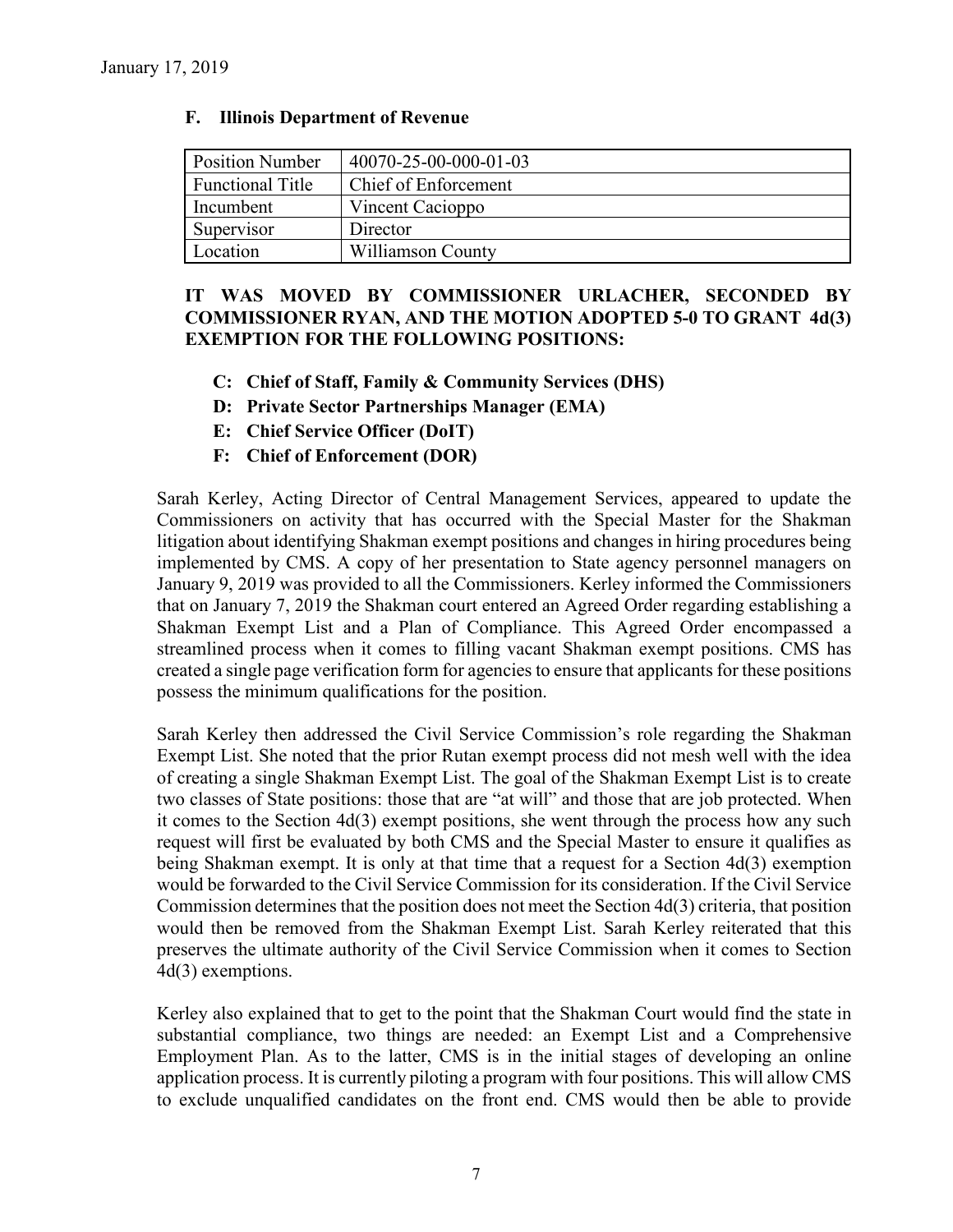agencies with list of pre-qualified candidates for them to interview. She cited examples how the failure of CMS to ensure that the list of candidates it has provided to agencies are prequalified has led to undesirable outcomes.

Sarah Kerley then referenced her provided presentation and how changes to the process set forth therein are already being considered. She pointed to the Personnel Code requirement that a selection must be made from the three highest candidates on an eligible list and issues that arose as to when that determination must occur at the CMS level or the agency interview level. In any event, the overall goal is to allow agencies to be able to ask more job specific questions of candidates during the interview process. Commissioner Ryan indicated this is a long time coming. Sarah Kerley replied that CMS is using this as an opportunity to reset the way the state operates. It will result in CMS providing better service to State agencies.

Executive Director Stralka brought up an issue with exemption requests that have provisional appointments pending Special Master review. The practice has been for CMS to release those for consideration by the Commission only after the Special Master makes her determination if they will be included on the Shakman Exempt List. The problem, as reflected last month with the Department of Human Services position, is that the Special Master appears to be using most of the six-month period to conduct its review. The release comes the same month the provisional appointment is expiring. That puts a time constraint of only one to two weeks on the Staff's ability to analyze the requests and resolve any issues before the provisional appointment expires. Sarah Kerley replied that this practice should cease with the adoption of the Shakman Exempt List. There will be fewer provisional appointments as they work through the list.

Kerley raised the issue of upcoming rescission requests. She indicated there are approximately 100 Section 4d(3) exempt positions that the parties have agreed are no longer appropriate to hold Shakman exempt status. She reviewed how the state created a questionnaire for agencies to provide information about various exempt positions and used that to determine whether they should be included on the Shakman Exempt list or not. For the ones that are no longer being included and are vacant, Central Management Services will proceed with their rescissions first. For any such position that is filled, a process has been developed in the Comprehensive Employment Plan to address them. Executive Director Stralka noted that determinations about the Shakman Exempt List are different from the Commission's determinations about whether a position qualifies for a principal policy exemption. Kerley agreed and indicated that all parties recognize that.

Sarah Kerley concluded by informing the Commissioners that Janel Forde is being appointed as the new Director of Central Management Services effective January 21, 2019. Chairman Sickmeyer asked about setting up a quarterly meeting for February and Kerley indicated she would look into it and let the Commission know.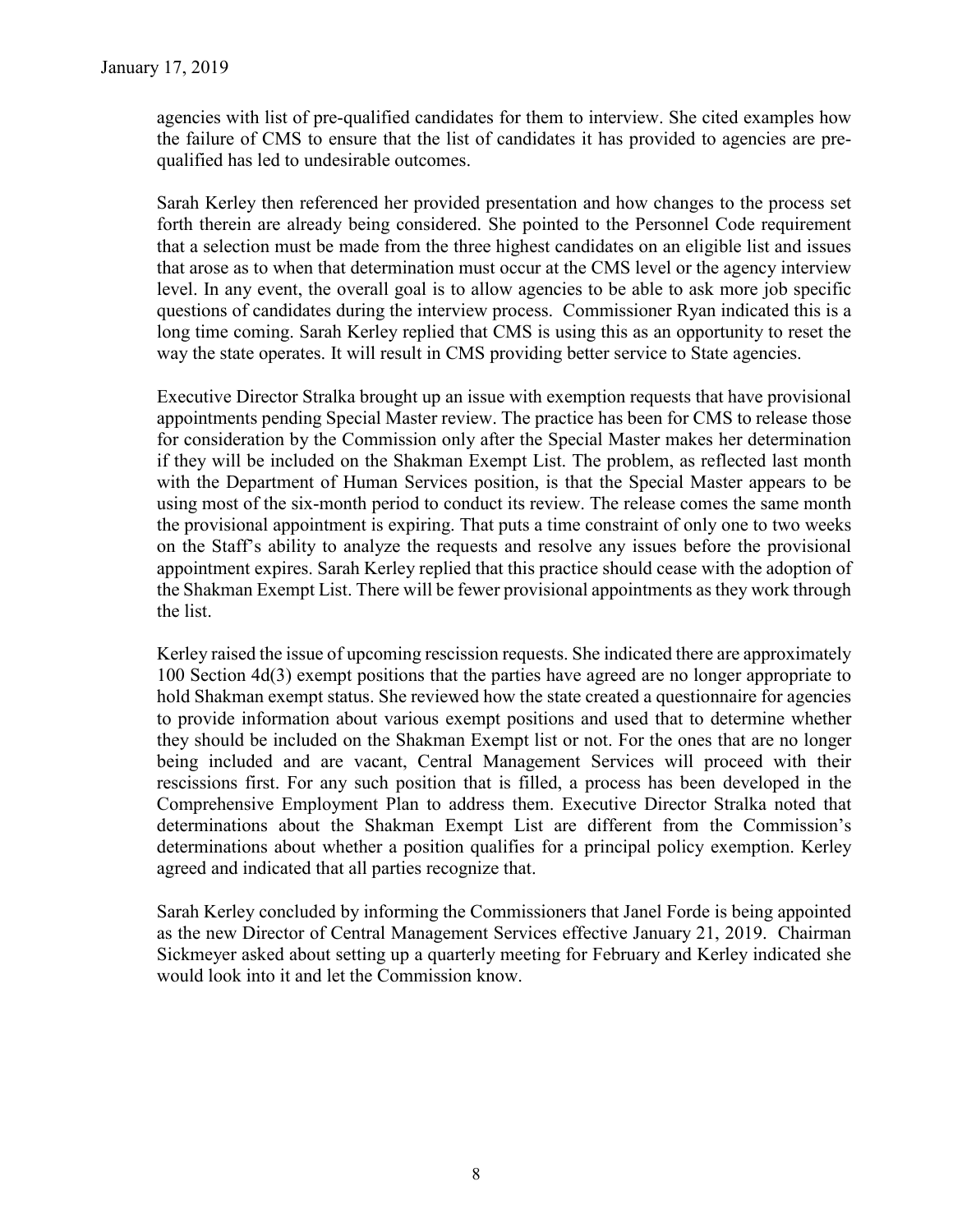## VI. CLASS SPECIFICATIONS

#### **A. Governing Rule – Section 1.45 Classification Plan**

The Commission will review the class specifications requiring Commission approval under the Classification Plan and will approve those that meet the requirements of the Personnel Code and Personnel Rules and conform to the following accepted principles of position classification:

- a) The specifications are descriptive of the work being done or that will be done;
- b) Identifiable differentials are set forth among classes that are sufficiently significant to permit the assignment of individual positions to the appropriate class;
- c) Reasonable career promotional opportunities are provided;
- d) The specifications provide a reasonable and valid basis for selection screening by merit examinations;
- e) All requirements of the positions are consistent with classes similar in difficulty, complexity and nature of work; and
- f) The relation of the class specifications to any applicable collective bargaining agreement.

The following class titles were submitted for creation and revision by the Director of the Illinois Department of Central Management Services:

## **B. Contract Specialist I (create) Contract Specialist II (create) Contract Specialist III (create)**

- **C. Electrician (revise)**
- **D. Guard I (revise) Guard II (revise) Guard III (revise)**
- **E. Brickmason (revise) Carpenter (revise) Carpenter Foreman (revise) Laborer (building) (revise) Machinist (revise) Maintenance Worker (power plant) (revise) Sign Painter (revise) Tinsmith (revise) Trades Tender (revise)**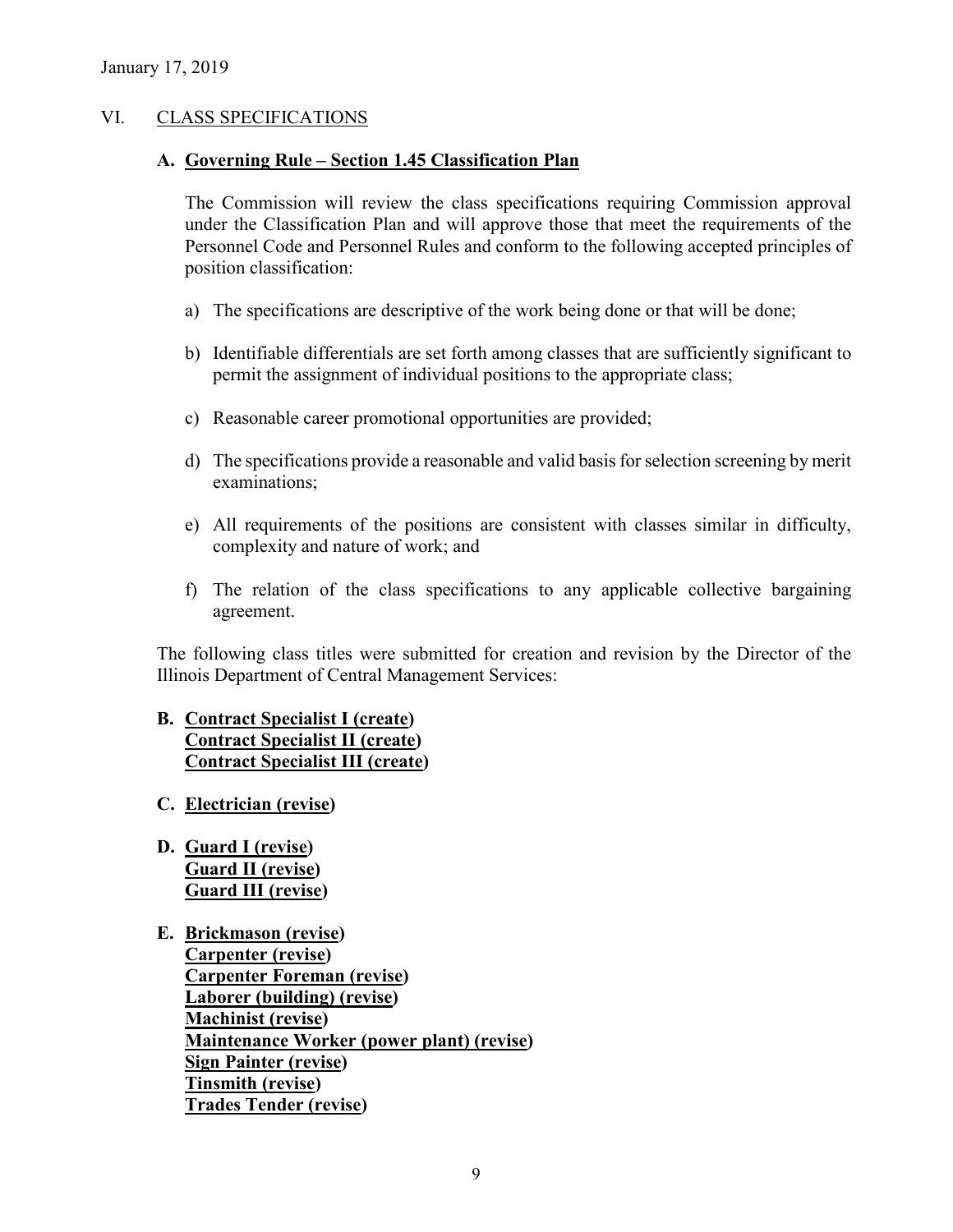## **F. Lottery Drawing Specialist (create) Lottery Drawing Senior Specialist (create)**

**G. Plumber (revise)**

## **H. Well Inspector I (revise) Well Inspector II (revise) Well Inspector Specialist (create)**

Staff Analysis: Assistant Executive Director Andrew Barris indicated that most of the proposed revisions to the classes at issue involved updating current language regarding the educational requirement of a high school degree, or an equivalent. Barris noted that CMS' Classification analysis for Item C (Electrician) was vague considering the last time the class was addressed was in 1970 but necessary changes are self-evident given the technological changes in this field in the last 50 years and these changes are reflected in the proposed revision. Regarding Item B (Contact Specialist I, II and III) and Item F (Lottery Drawing Specialist and Lottery Drawing Senior Specialist), Barris noted that the proposals would result in an increase in compensation for some classes and reiterated the Commissioners' concerns regarding the financial condition of the State of Illinois. Barris inquired why the proposed classes in Items B and F would result in increases in compensation for some positions within the proposed classes yet they took an opposite direction regarding promotional opportunities. In other words, the promotional opportunities for Item B would increase while the promotional opportunities for Item F would decrease yet both proposals would provide an increase in compensation for some positions within the classes.

Chris Nickols and John Logsdon from CMS Technical Services explained that the levels of responsibilities only required two classes for Item F (as opposed to three classes for Item B) based upon an audit from the Department of Innovation and Technology (DoIT) indicating data entry should not be included in the class. Barris inquired whether CMS insured that an agency would not try to use a class revision and/or creation as a backdoor means to get incumbents higher salaries outside of the normal processes. Nickols and Logsdon indicated that CMS was aware of this possibility and while their analysis was not focused on individual incumbents, they insured that appropriate factors were used to determine rates of pay such as the salary ranges in other similar classes, industry standard salaries and the salary range of the anticipated collective bargaining unit. All the proposed classes in the agenda were agreed to through collective bargaining.

## **IT WAS MOVED BY COMMISSIONER URLACHER, SECONDED BY COMMISSIONER FINCH, AND THE MOTION ADOPTED 5-0 TO APPROVE THE CREATION AND REVISION OF THE FOLLOWING CLASS TITLES TO BE EFFECTIVE ON FEBRUARY 1, 2019:**

- **B. Contract Specialist I (create) Contract Specialist II (create) Contract Specialist III (create)**
- **C. Electrician (revise)**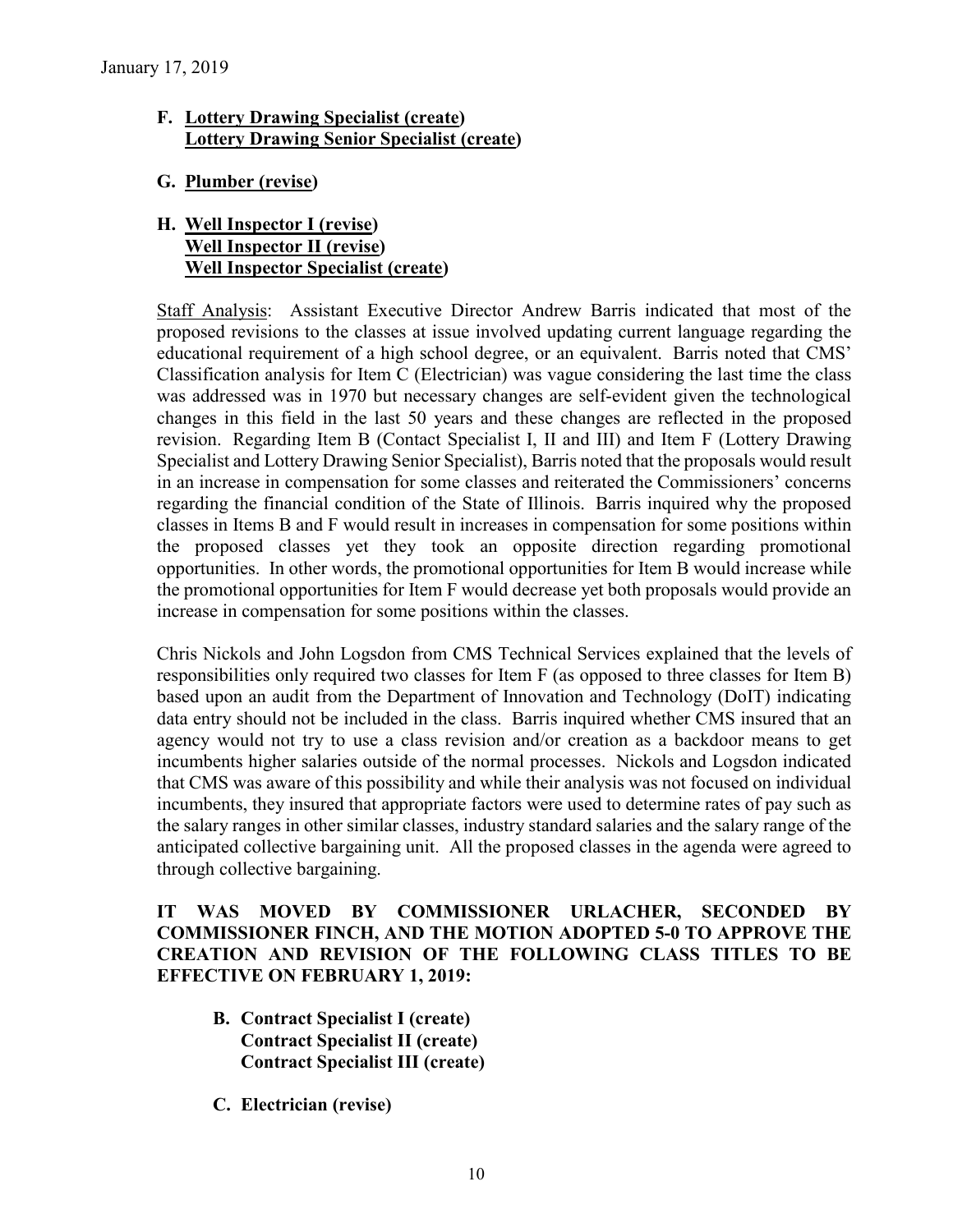- **D. Guard I (revise) Guard II (revise) Guard III (revise)**
- **E. Brickmason (revise) Carpenter (revise) Carpenter Foreman (revise) Laborer (building) (revise) Machinist (revise) Maintenance Worker (power plant) (revise) Sign Painter (revise) Tinsmith (revise) Trades Tender (revise)**
- **F. Lottery Drawing Specialist (create) Lottery Drawing Senior Specialist (create)**
- **G. Plumber (revise)**
- **H. Well Inspector I (revise) Well Inspector II (revise) Well Inspector Specialist (create)**

## **IT WAS MOVED BY COMMISSIONER RYAN, SECONDED BY COMMISSIONER URLACHER, AND THE MOTION ADOPTED 5-0 TO DISAPPROVE ANY CLASS SPECIFICATIONS RECEIVED BY THE COMMISSION STAFF NOT CONTAINED IN THIS AGENDA TO ALLOW ADEQUATE STUDY.**

## VII. PERSONNEL RULES

## **A. Civil Service Commission Governing Rule – Section 1.310 Personnel Rules**

The Commission has power to disapprove new rules or amendments to existing rules submitted by the Director of Central Management Services. Such proposed new rules or amendments of existing rules submitted to the Commission shall be accompanied by a report of proceedings attending the prior public hearing required by law with respect to them. If the Commission does not disapprove new rules or any amendment to existing rules within 30 days following the receipt from the Director of Central Management Services, the new rules or amendments have the force and effect of law after filing by the Director with the Secretary of State.

#### **B. None submitted**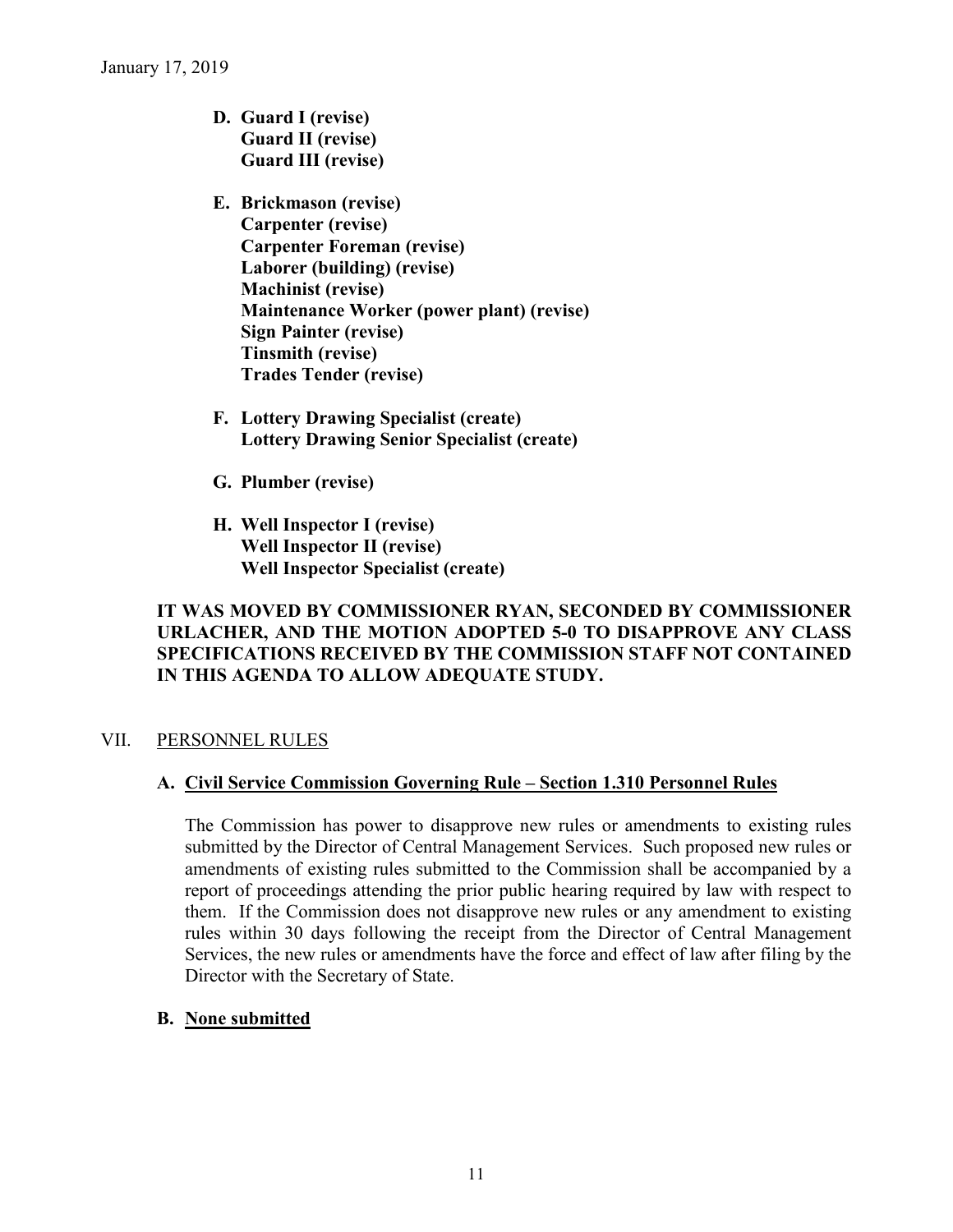**IT WAS MOVED BY COMMISSIONER FINCH, SECONDED BY COMMISSIONER URLACHER, AND THE MOTION ADOPTED 5-0 TO DISAPPROVE ANY AMENDMENTS TO PERSONNEL RULES RECEIVED BY THE COMMISSION STAFF BUT NOT CONTAINED IN THIS AGENDA TO ALLOW ADEQUATE STUDY.** 

#### VIII. MOTION TO CLOSE A PORTION OF THE MEETING

**IT WAS MOVED BY COMMISSIONER URLACHER, SECONDED BY COMMISSIONER RYAN, AND BY ROLL CALL VOTE THE MOTION ADOPTED 5-0 TO CLOSE A PORTION OF THE MEETING PURSUANT TO SUBSECTIONS 2(c)(1), 2(c)(4), AND 2(c)(11) OF THE OPEN MEETINGS ACT.**

| <b>SICKMEYER</b>   | YES.       | <b>FINCH</b> | YES |
|--------------------|------------|--------------|-----|
| <b>LUECHTEFELD</b> | <b>YES</b> | <b>RYAN</b>  | YES |
| <b>URLACHER</b>    | YES.       |              |     |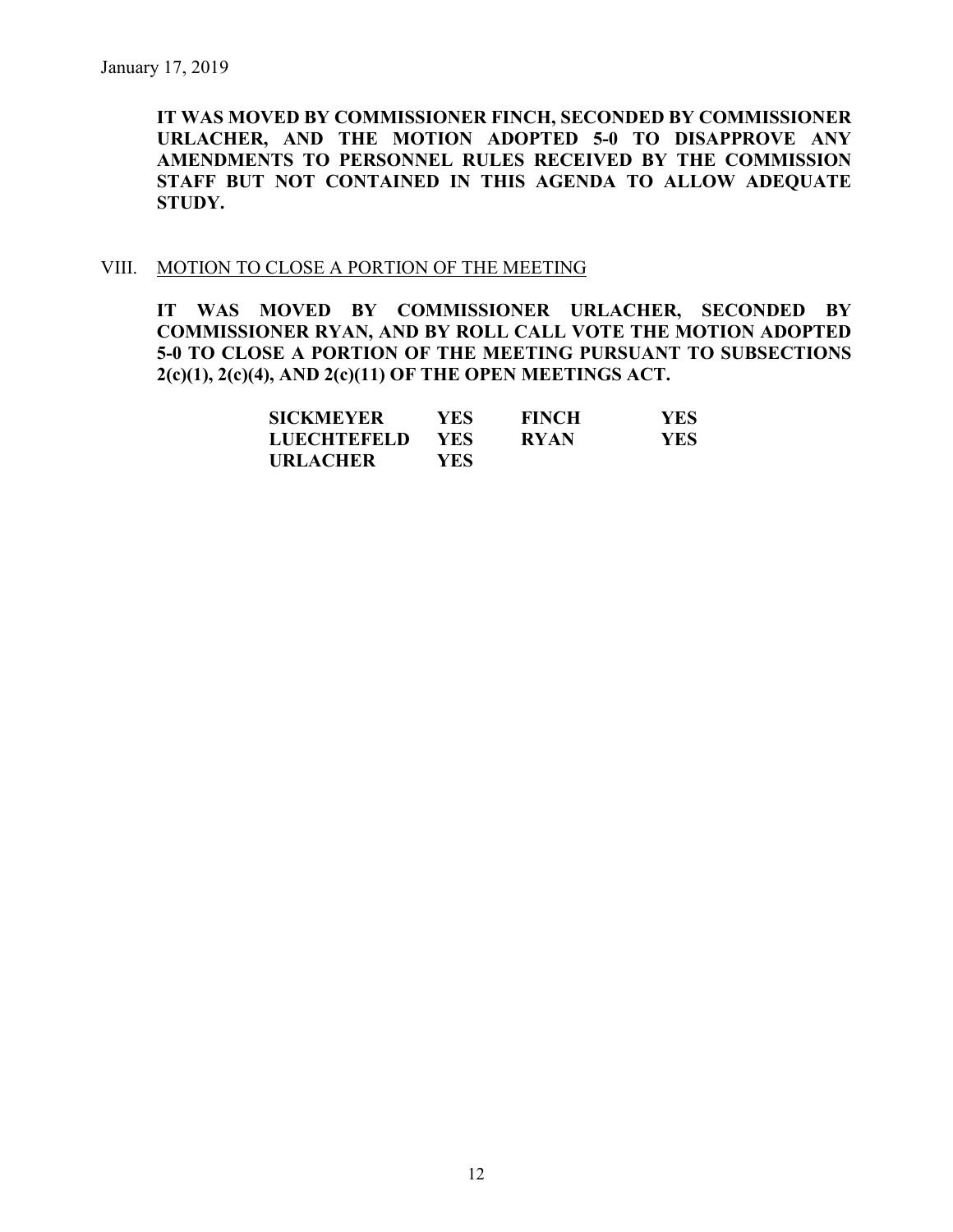#### IX. RECONVENE THE OPEN MEETING

Upon due and proper notice, the regular open meeting of the Illinois Civil Service Commission was reconvened at 160 N. LaSalle Street, Suite S-901, Chicago, IL and 607 E. Adams Street, Suite 801, Springfield, IL by interactive video conference at 12:13 p.m.

#### **PRESENT**

Chairman Timothy D. Sickmeyer; G.A. Finch, David Luechtefeld, Jane Ryan, and Casey Urlacher, Commissioners; and Daniel Stralka, Executive Director, Andrew Barris, Assistant Executive Director and Sabrina Johnson, Exemption Monitor.

#### X. PUBLICLY ANNOUNCED DECISIONS RESULTING FROM APPEALS

#### DA-34-18

| Employee    | Percy V. Coleman | Appeal Date   | 4/03/18           |
|-------------|------------------|---------------|-------------------|
| Agency      | Corrections      | Decision Date | 1/04/19           |
| Appeal Type | Discharge        | Proposal for  |                   |
| ALJ         | Daniel Stralka   | Decision      | Discharge upheld. |

**IT WAS MOVED BY COMMISSIONER URLACHER, SECONDED BY COMMISSIONER FINCH, AND BY ROLL CALL VOTE OF 5-0 THE MOTION ADOPTED TO AFFIRM AND ADOPT THE PROPOSAL OF THE ADMINISTRATIVE LAW JUDGE THAT THE CHARGES WERE PARTIALLY PROVEN AND WARRANT DISCHARGE FOR THE REASONS SET FORTH IN THE PROPOSAL FOR DECISION.**

| <b>SICKMEYER</b>   | YES  | <b>FINCH</b> | YES |
|--------------------|------|--------------|-----|
| <b>LUECHTEFELD</b> | YES. | <b>RYAN</b>  | YES |
| <b>URLACHER</b>    | YES  |              |     |

DA-3-19

| Employee    | Julie Webster                   | Appeal Date   | 7/13/18           |
|-------------|---------------------------------|---------------|-------------------|
| Agency      | <b>State Police Merit Board</b> | Decision Date | 1/04/19           |
| Appeal Type | Discharge                       | Proposal for  |                   |
| AL)         | <b>Andrew Barris</b>            | Decision      | Discharge upheld. |

**IT WAS MOVED BY COMMISSIONER RYAN, SECONDED BY COMMISSIONER URLACHER, AND BY ROLL CALL VOTE OF 5-0 THE MOTION ADOPTED TO AFFIRM AND ADOPT THE PROPOSAL OF THE ADMINISTRATIVE LAW JUDGE THAT THE CHARGES WERE PARTIALLY PROVEN AND WARRANT DISCHARGE FOR THE REASONS SET FORTH IN THE PROPOSAL FOR DECISION.**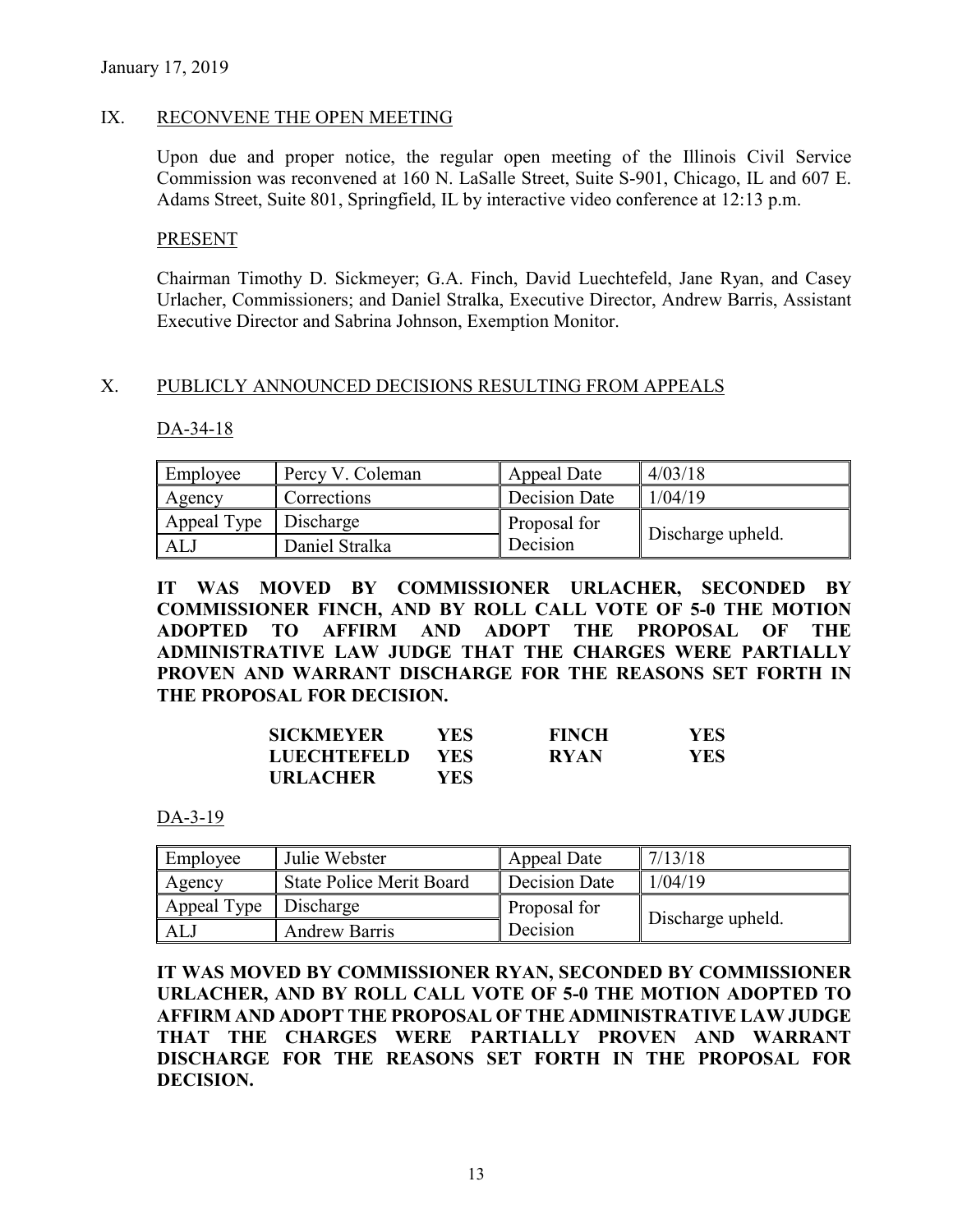| <b>SICKMEYER</b>   | YES  | <b>FINCH</b> | YES. |
|--------------------|------|--------------|------|
| <b>LUECHTEFELD</b> | YES. | <b>RYAN</b>  | YES. |
| <b>URLACHER</b>    | YES. |              |      |

#### XI. STAFF REPORT

Executive Director Stralka reported that regarding the presentation by Sarah Kerley, Central Management Services will be transitioning from a category grading system to a numerical grading system. Commissioner Ryan noted that this has already been done at the Secretary of State. Stralka added that this has been discussed numerous times over the past several years. Commissioner Ryan clarified that this conversion will only be for Merit Compensation titles.

Executive Director Stralka reported that the Commission's fiscal year 2016-2017 audit report was accepted by the Legislative Audit Commission.

Exemption Monitor Sabrina Johnson reported on the results of her first six months of tracking her reviews of clarifications to Section 4d(3) exempt positions. A total of 217 Form 104s were received, with three being abolished, one pending with questions to the Agency, one being placed on the May 2019 Rescission List and seven needing to be reviewed.

Assistant Executive Director Barris thanked the Commissioners for completing and submitting their acknowledgement forms for Ethics Training and Sexual Harassment Training for 2018. Barris informed the Commissioners that both forms of training are now available for 2019. Barris invited the Commissioners to complete the training online but he would also be sending them the paper version. Barris stated that the due date for both forms of training was at the end of 2019 and advised the Commissioners to complete the training by whatever means was easiest for each Commissioner as there were some technical difficulties last year for some in completing the online training. Chairman Sickmeyer inquired about submitting Statements of Economic Interest and Supplemental Statements of Economic Interest that would be due in the spring and he indicated that they should submitted to Barris for review before tendering to the Secretary of State's office.

Executive Director Stralka reported that the mileage reimbursement rate increased to 58 cents per mile effective January 1, 2019.

#### XII. ANNOUNCEMENT OF NEXT MEETING

Announcement was made of the next regular open meeting to be held at 11:00 a.m. on Thursday, February 21, 2019 in the Chicago and Springfield offices of the Commission by interactive video conference.